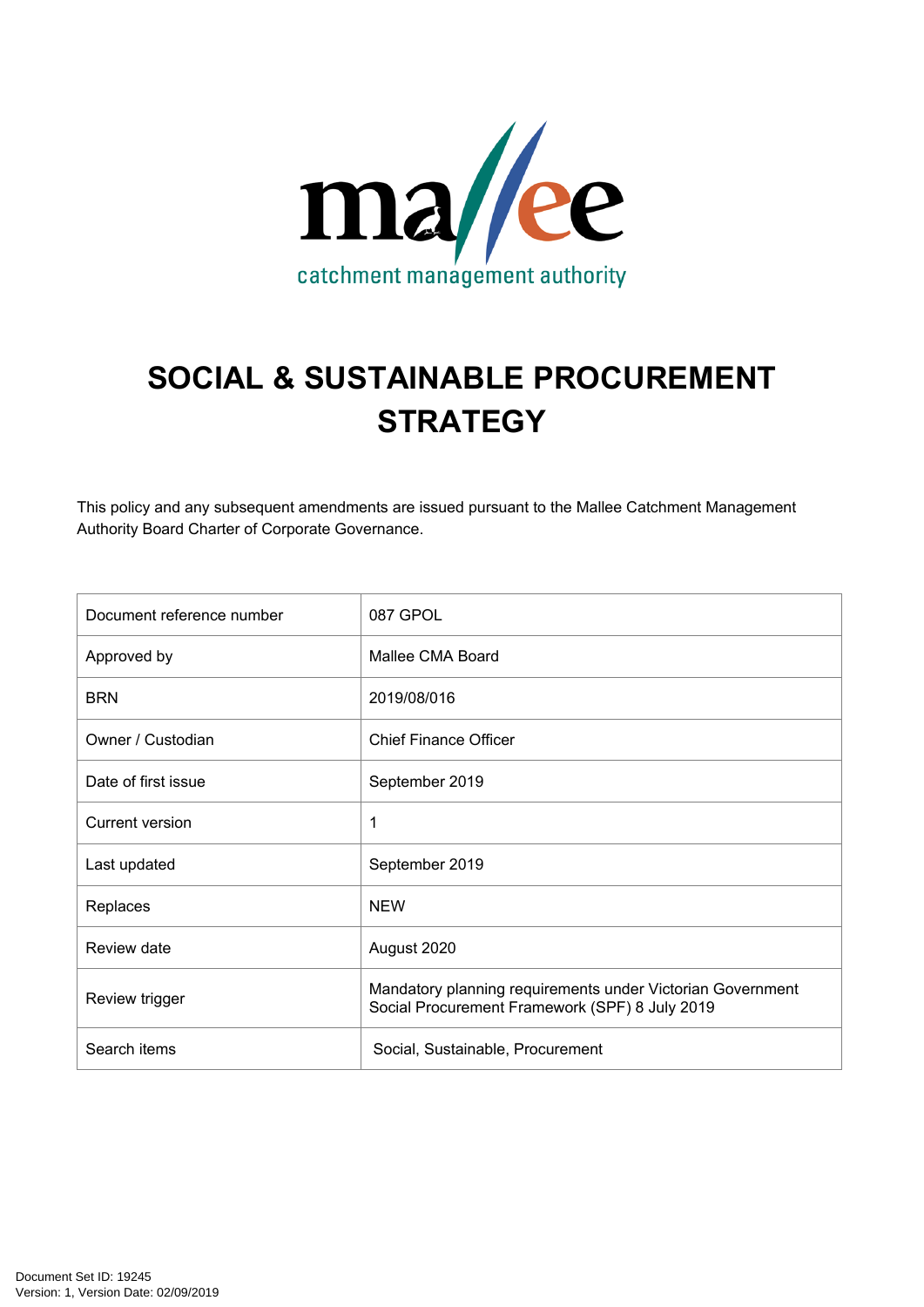# **1. Social & Sustainable Procurement Background**

This document has been prepared to guide Mallee Catchment Management Authority (CMA) in complying with the mandatory planning requirements under Victoria's Social Procurement Framework (SPF). Mallee CMA is required to:

- comply with mandatory planning requirements under the SPF;
- demonstrate clear leadership and governance in relation to social procurement and manage internal expectations about delivering social and sustainable outcomes through procurement;
- prioritise social and/or sustainable objectives in order to focus energy and resources, guide government buyers in respect of individual procurement activities, and enable a clear market signal to be sent by Government;
- manage supplier and stakeholder relationships regarding changing government expectations and supplier requirements;
- embed social procurement throughout the organisation's procurement process, by building social procurement capability to enable the organisation to undertake, measure and report on social procurement initiatives.

# **2. Purpose**

Social procurement and sustainable procurement (also referred to as socially responsible procurement, social buying, or ethical purchasing) refers, in this strategy document, to procurements which:

- result in progressive improvements in the lives of people who contribute to Mallee CMA's supply chains and are impacted by supply chain decisions;
- help achieve Mallee CMA's organisational objectives towards delivering broader social benefits, through the procurement of goods or services that can provide superior social benefits.

Procurement is a core business and strategic function. Mallee CMA is committed to advancing social and sustainable objectives through procurement in accordance with the SPF and indeed, social procurement initiatives have been undertaken by the organisation prior to the introduction of the SPF.

An initiative of Mallee CMA has been the questionnaire for businesses owned by Indigenous Australians added to the Vendor Application Form. From this initiative existing and new suppliers are identified and captured as Indigenous Enterprises in our financial system.

Correspondence has been sent to all existing suppliers to inform them that the Victorian Government has introduced a Supplier Code of Conduct (the Code) to support its commitment to ethical, sustainable and socially responsible procurement. A Supplier Code of Conduct Commitment letter is required to be submitted with each tender offer and all new contracts commenced.

# **Mallee CMA Business Strategy**

Mallee CMA provides focus, coordination and direction for natural resource management across the Mallee region of Victoria. Mallee CMA is the caretaker of river health in the region, facilitating and carrying out works to protect and enhance the quality of water and the condition of rivers. The support of local government is vital in many areas of Mallee CMA's activities, including sustainable agriculture, native vegetation retention, floodplain and drainage management and pest plant and animal control.

Integrating Mallee CMA's Regional Catchment Strategy and associated action plans with the planning schemes of local government and water agencies will lead to improved natural resource management and land-use planning. Additionally, we work to ensure natural resource management is considered when developments are proposed.

As a Catchment Management Authority, we pride ourselves on integrating community values into the planning and coordination of land, water and biodiversity management. To achieve this goal, we strive to provide a workplace and work practices that both embrace and reflect the diversity of our community and support inclusion and participation by everyone. Social and sustainable procurement helps in fully establishing inclusive principles within Mallee CMA and meeting our social value objectives.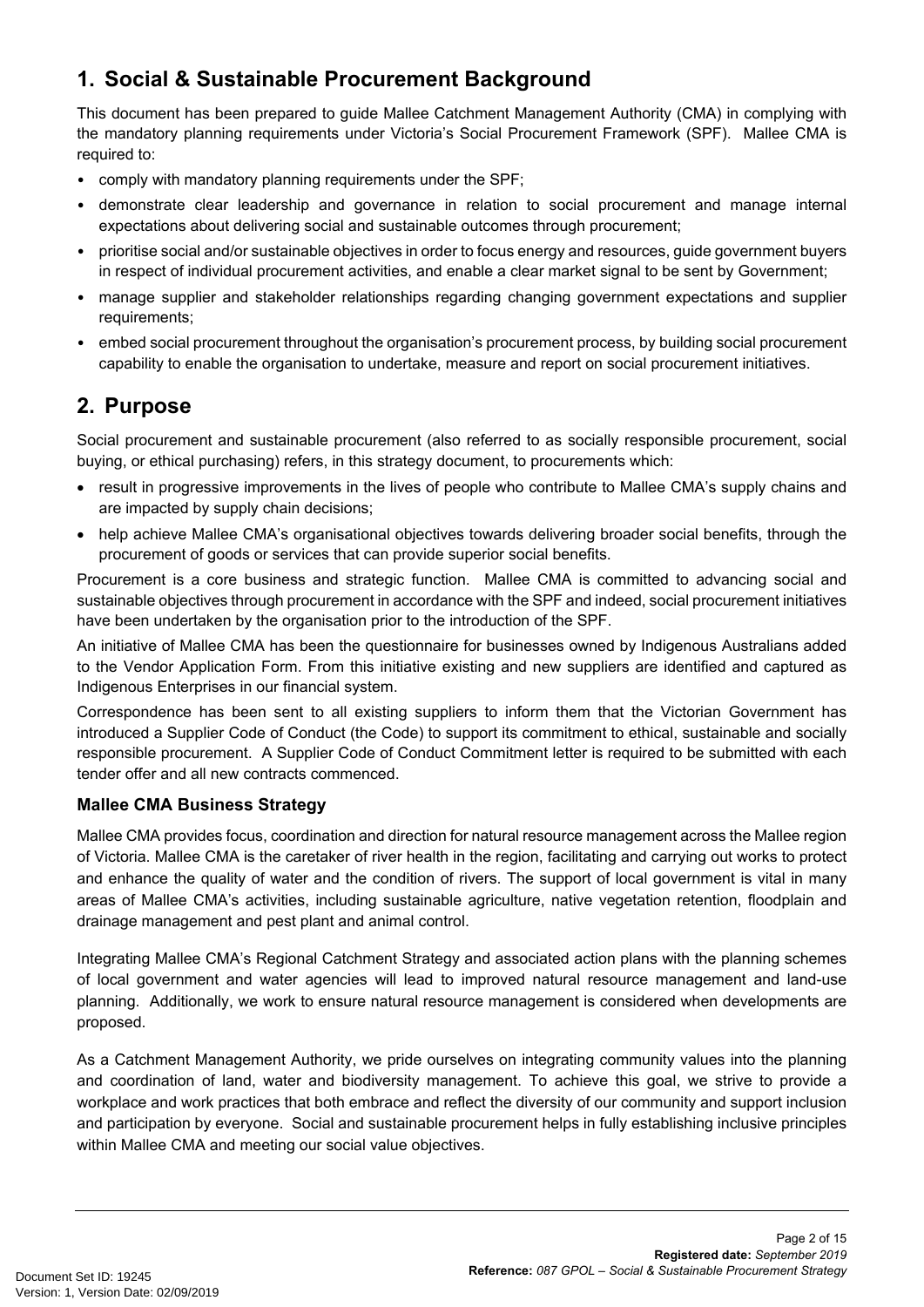Adoption of social and sustainable procurement especially in the area of grants and incentives will directly improve sustainable agriculture and native vegetation retention by encouraging better on-farm management activities.

# **Mallee CMA Procurement Profile**

The table below outlines Mallee CMA's current procurement profile. This information was collected and analysed during an initial procurement spend/planning review in 2019. This information will form the basis for compliance with, and the measurement and reporting on the achievement of Social Procurement Framework (SPF) objectives both at the category planning level as well as for individual procurement activities.

|                          | 2018 Financial Year                 |     | 2019 Financial Year |              |
|--------------------------|-------------------------------------|-----|---------------------|--------------|
| <b>Procurement Size</b>  | Per Cent (%)<br>Total Value (\$000) |     | Total Value (\$000) | Per Cent (%) |
| Below \$50,000           | 4,567                               | 42% | 5,380               | 43%          |
| \$50,000 to \$75,000     | 818                                 | 7%  | 935                 | 7%           |
| \$76,000 to \$150,000    | 1,710                               | 16% | 3,296               | 26%          |
| \$151,000 to \$500,000   | 1,783                               | 16% | 2,393               | 19%          |
| \$501,000 to \$1,000,000 | 2,060                               | 19% | 561                 | 4%           |
| Above \$1,000,000        |                                     |     |                     |              |

Table 1 – CMA Procurement Profile

From an analysis of the above spending profile considering the organisation's available information and data about spend patterns and categories, and existing contracts we have identified a number of areas where specific social procurement opportunities exist and the SPF objectives and outcomes that are relevant to those opportunities. We have incorporated these findings into identifying three priorities social and sustainable procurement objectives for Mallee CMA to pursue (refer to table 2).

# **3. Roles and Responsibilities**

This strategy applies to all persons undertaking procurement on behalf of the Mallee CMA (Buyers) and they are accountable for complying with all relevant procurement legislative and policy requirements, in particular compliance with *Victoria's Social Procurement Framework*. Individual 'Buyers' within Mallee CMA are required to obtain and familiarise themselves with *Victoria's Social Procurement Framework* and in particular the requirements as expressed in the *Victoria's Social Procurement Framework – Buyer Guidance (Guide to planning requirements)*.

| Role                                    | <b>Responsibility</b>                                                                                                                                                                                                                                                                    |
|-----------------------------------------|------------------------------------------------------------------------------------------------------------------------------------------------------------------------------------------------------------------------------------------------------------------------------------------|
| Board members                           | Board members are responsible for establishing a Procurement Policy, for implementation<br>across Mallee CMA, that reflects the Social Procurement Strategy                                                                                                                              |
| <b>Chief Executive</b><br>Officer (CEO) | CEO is accountable for the implementation of the Social Procurement Strategy                                                                                                                                                                                                             |
| <b>Chief Financial</b><br>Officer (CFO) | CFO is responsible for managing and administering the Procurement Procedures and<br>associated procedures. Is also responsible for undertaking procurement planning that will<br>incorporate the social procurement strategy and for reporting progress back to the CEO and<br>CMA Board |
| Audit and Risk<br>Committee<br>(ARC)    | ARC is responsible for oversight of the procurement framework including achievement of<br>social procurement objectives                                                                                                                                                                  |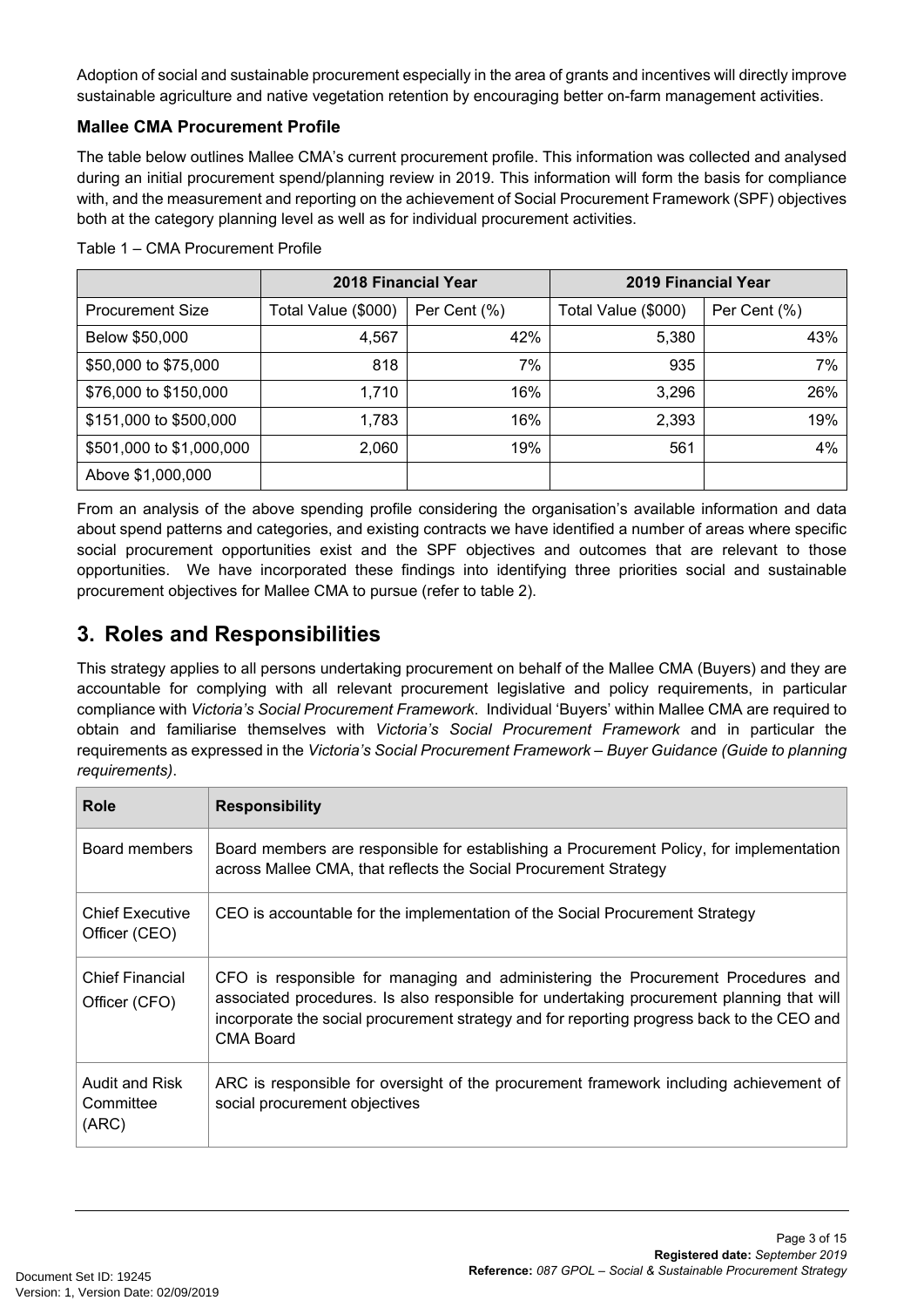| Individual buyers   Individual buyers are responsible for incorporate social procurement into regular |
|-------------------------------------------------------------------------------------------------------|
| procurement planning and purchases or prepare a Social Procurement Plan during                        |
| procurement planning (see Table 3 of the SPF). The value of the individual procurement                |
| activity determines which requirement applies                                                         |

# **4. Definitions**

### **What is social procurement and social benefit?**

Social procurement is articulated in the Victorian Government Social Procurement Framework and is a key component of the value for money procurement outcome and like all procurement requires ethical procurement behaviour.

Social procurement is using the government's purchasing power to generate social benefits, adding value to procurement outcomes and supporting supplier and workforce diversity.

Social benefit from procurement, can be described as the positive impacts on people, places or communities generated through procurement practices.

Social benefits might include:

- promoting more diverse and inclusive workforces;
- creating training and employment opportunities;
- addressing complex local challenges, such as intergenerational unemployment, crime, vandalism and economic decline in local communities or amongst disengaged groups;
- encouraging local economic development and growth and the use of social benefit suppliers;
- helping people to participate in the community and the economy;
- engaging small-to-medium enterprises and social benefit suppliers, providing them with the same opportunities as other businesses.

Refer to Appendix 1 – Key Aspects of Social Procurement for a fuller description of:

- what are social benefit suppliers?
- what is ethical procurement behaviour?
- what factors to consider when implementing social procurement, and
- how social procurement can add social value to procurements.

# **5. Priority Social and Sustainable Procurement Objectives**

As per *Victoria's Social Procurement Framework – Buyer Guidance*, Mallee CMA is expected to prioritise a minimum of three social or sustainable procurement objectives identified in Table 2 below. The Mallee CMA has prioritised the first three SPF objectives in the following table:

*Table 2 – Social/Sustainable Procurement objectives*

| <b>SPF Objective</b>                                                        | Type of<br><b>Procurement</b><br><b>Activity Most</b><br><b>Applicable</b> | <b>Comments/Actions</b>                                                                                                                                                                                                           |  |
|-----------------------------------------------------------------------------|----------------------------------------------------------------------------|-----------------------------------------------------------------------------------------------------------------------------------------------------------------------------------------------------------------------------------|--|
| <b>Social Procurement Objectives</b>                                        |                                                                            |                                                                                                                                                                                                                                   |  |
| 1. Opportunities for<br>Victorian<br>Aboriginal people                      | Consultants                                                                | Continue to foster relationships with our indigenous partners<br>$\bullet$<br>Identify and explore opportunities with other Victorian<br>$\bullet$<br>Aboriginal Businesses as part of procurement planning.                      |  |
| 2 <sup>2</sup><br>Opportunities for<br><b>Victorians with</b><br>disability | Various                                                                    | Continue to strengthen relationships with suppliers that<br>$\bullet$<br>provide opportunities for Victorians with disabilities such as<br>those currently used for secure document destruction and<br>fleet vehicle maintenance. |  |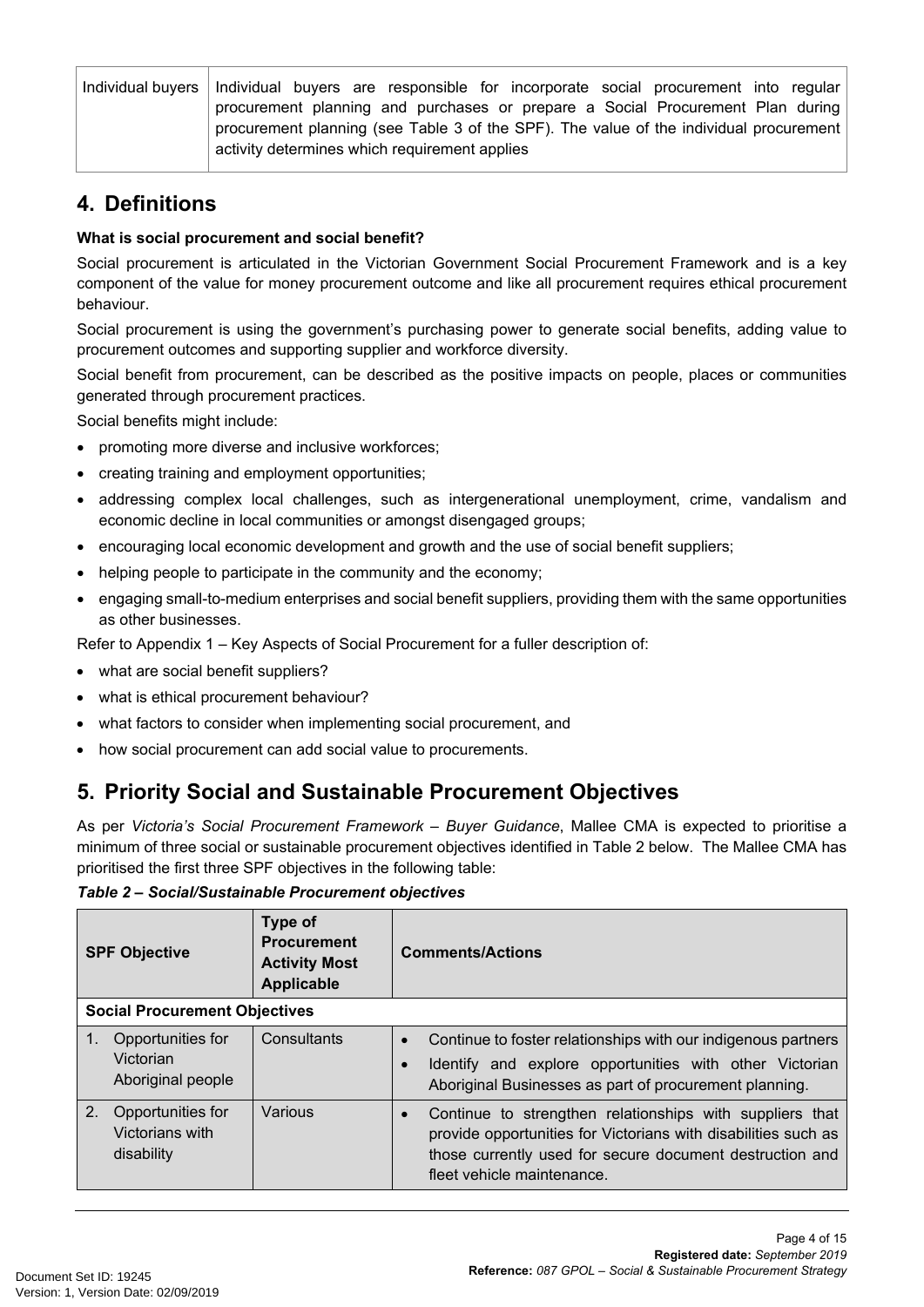| <b>SPF Objective</b> |                                                                                     | Type of<br><b>Procurement</b><br><b>Activity Most</b><br><b>Applicable</b> | <b>Comments/Actions</b>                                                                                                                                                                                                                                                                                                            |
|----------------------|-------------------------------------------------------------------------------------|----------------------------------------------------------------------------|------------------------------------------------------------------------------------------------------------------------------------------------------------------------------------------------------------------------------------------------------------------------------------------------------------------------------------|
|                      |                                                                                     |                                                                            | Will look to incorporate into meeting the Sustainable<br>Victorian Regions objective.                                                                                                                                                                                                                                              |
| 3.                   | Women's equality<br>and safety                                                      | Consultants                                                                | We will focus on adoption of family violence leave by<br>$\bullet$<br>Victorian Government suppliers.<br>Gender equality within Victorian Government suppliers.<br>$\bullet$                                                                                                                                                       |
| 4.                   | Sustainable<br>Victorian social<br>enterprise and<br>Aboriginal<br>business sectors | Various                                                                    | We will focus on Opportunities for;<br>Victorian Aboriginal People<br>Victorians with Disabilities                                                                                                                                                                                                                                 |
| 5.                   | Sustainable<br>Victorian regions                                                    | Various                                                                    | Will focus on employment throughout the region and identify and<br>explore opportunities as part of category procurement and<br>individual procurement activity planning                                                                                                                                                           |
| 6.                   | Opportunities for<br>disadvantaged<br>Victorians                                    | Various                                                                    | Will look to incorporate into meeting Sustainable Victorian<br>Regions objective                                                                                                                                                                                                                                                   |
|                      | 7. Supporting safe<br>and fair<br>workplaces                                        | Various                                                                    | This is included within the Victorian Supplier Code of Conduct<br>which Mallee CMA, when seeking quotes and tenders, will<br>request confirmation of adherence to by suppliers                                                                                                                                                     |
|                      | <b>Sustainable Procurement Objectives</b>                                           |                                                                            |                                                                                                                                                                                                                                                                                                                                    |
| 1.                   | Environmentally<br>sustainable<br>outputs                                           | Public<br>Construction                                                     | Will incorporate into construction work tender requirements                                                                                                                                                                                                                                                                        |
|                      | 2. Environmentally<br>sustainable<br>business practices                             | Public<br>Construction                                                     | Will incorporate into construction work tender requirements<br>$\bullet$<br>as a request to demonstrate the use of waste reduction<br>protocols.<br>It is noteworthy Mallee CMA's core day to day business<br>operations already support the achievement of this objective<br>e.g. pursuit of better on-farm sustainable practices |
| 3.                   | Implementation of<br>the Climate<br><b>Change Policy</b><br>Objectives              | Grants and<br>Incentives                                                   | Ensure project planning and application requirements address<br><b>Climate Change Policy objectives</b>                                                                                                                                                                                                                            |

# **6. Capability Development Plan**

Social procurement capability involves embedding social procurement practices throughout the procurement process, so that Mallee CMA's expertise, resourcing, systems, policies and processes enable the delivery of social and sustainable outcomes through procurement in a manner that is aligned to its Social Procurement Strategy. In Appendix 2, Mallee CMA has completed a table that articulates the organisation's gap analysis in relation to social procurement capability and the actions that will be taken to fill the gap. Mallee CMA will achieve greater social procurement capability through its existing policies and procedures (and ongoing additions/modifications) as follows:

### *Procurement Policy*

Contains sections which explain and imbed Social Procurement as part of the Procurement Policy objectives.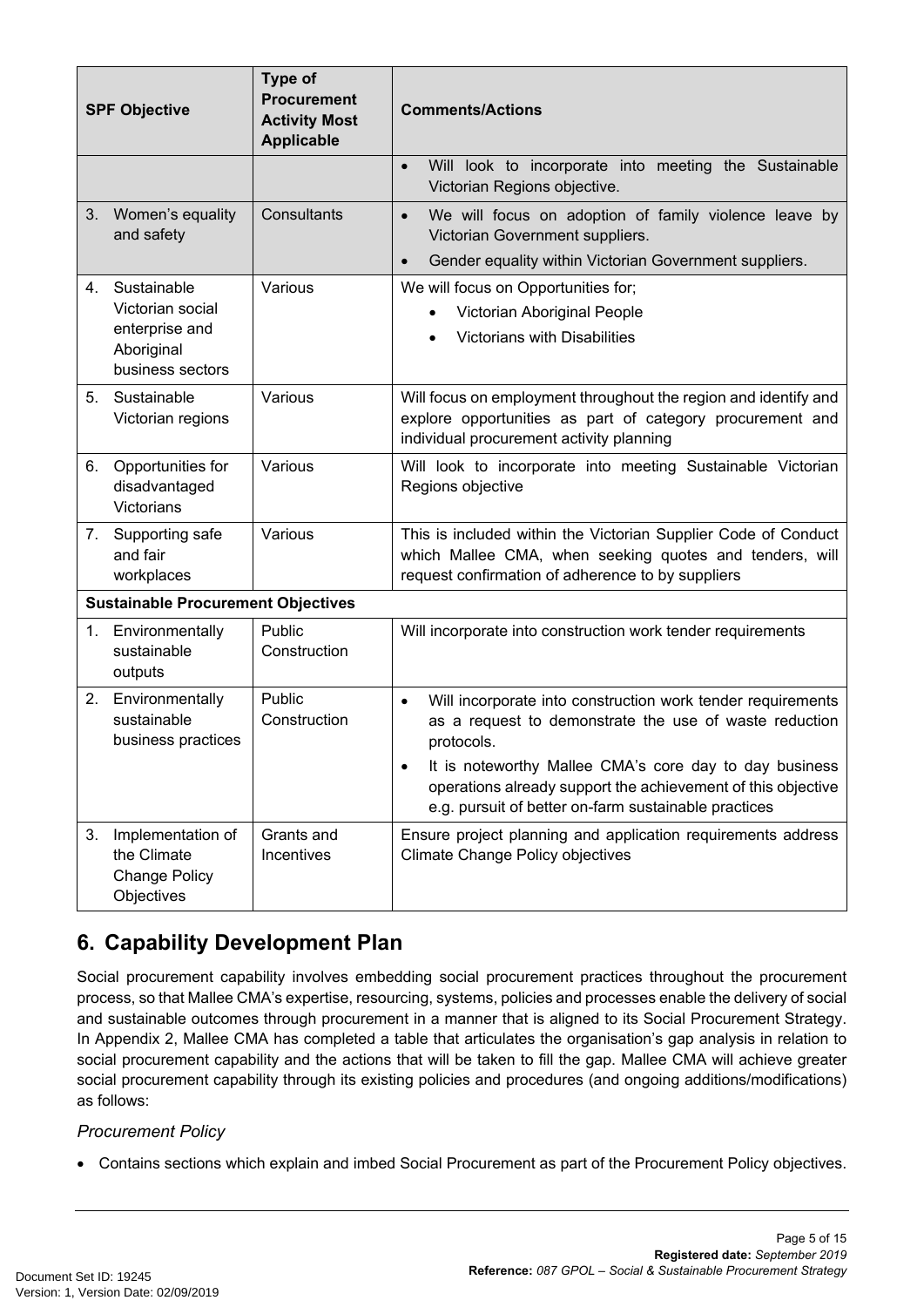Requires suppliers to abide by the supplier code of conduct which encompasses social and sustainable procurement.

### *Procurement Procedures*

- Re-iterates Social Procurement objectives which should be kept in mind during all procurement activities.
- The evaluation of tender responses includes, where possible, criteria that reflect elements of the Social Procurement strategy to help achieve Social Procurement outcomes.
- States the weighting to be applied to social and sustainable procurement linked evaluation criteria

### *Preferred Suppliers*

 Over time, to be considered as a preferred supplier, the entity must be considered a social benefit supplier. See links in Appendix 1 for examples of current social benefit suppliers.

### *Supplier Engagement Plan*

- Tenders and requests for quotes will require respondents to sign and return a Supplier Code of Conduct (the Code) acknowledgement to indicate their commitment to ethical, sustainable and socially responsible procurement.
- Send out an email to all existing suppliers to inform them that the Victorian Government has introduced a Supplier Code of Conduct (the Code) to support its commitment to ethical, sustainable and socially responsible procurement. See Appendix 3 for an example

# **7. Reporting and Management Reporting Framework**

Reporting of the social procurement objectives detailed as priorities for Mallee CMA will be made regularly through:

- Bi-monthly and six-monthly reporting of agreed SPF reporting metrics, reported through its management reporting, including performance against desired SPF outcomes.
- Annual Reporting on of agreed SPF reporting metrics to the Board and Management. These shall be incorporated into Mallee CMA's Annual Report from 2019-20.
- Biennial business planning that includes a detailed review into procurement spend and the extent of social procurement within that spend.

Mallee CMA will undertake a "lessons learned" approach to enhancing its understanding and achievement of the SPF objectives, learning not only from its own journey but from those of other organisations. We will partner with other Catchment Management Authorities to assist in ongoing improvement opportunities and the development of reporting metrics. It is acknowledged that reporting metrics would benefit from having targets to pursue but targets are not mandatory for Mallee CMA at this stage. Ongoing advice will be sort from other Catchment Management Authorities and the Department of Finance and Treasury to discern appropriate metrics and targets for the scale of procurements undertaken by Mallee CMA.

The key metrics that will be utilised and reported on for the four priority objectives are outlined below:

| SPF Objective: Opportunities for Victorian Aboriginal people                          |                                                                                                                                                                                                                                                                                                                                                                                                                                                        |  |
|---------------------------------------------------------------------------------------|--------------------------------------------------------------------------------------------------------------------------------------------------------------------------------------------------------------------------------------------------------------------------------------------------------------------------------------------------------------------------------------------------------------------------------------------------------|--|
| <b>SPF Outcome</b>                                                                    | 2019/20 SPF reporting metrics                                                                                                                                                                                                                                                                                                                                                                                                                          |  |
| Employment of Victorian Aboriginal people by<br>suppliers to the Victorian Government | Number of suppliers that employ Victorian<br>$\bullet$<br>Aboriginal people on contracts awarded by Mallee<br>CMA and the number as a proportion of the<br>suppliers used by Mallee CMA<br>Total number of Victorian Aboriginal people<br>employed by Victorian Government suppliers on<br>contracts awarded by Mallee CMA and the total<br>number as a proportion of the total number of<br>people employed by suppliers used by Mallee<br><b>CMA</b> |  |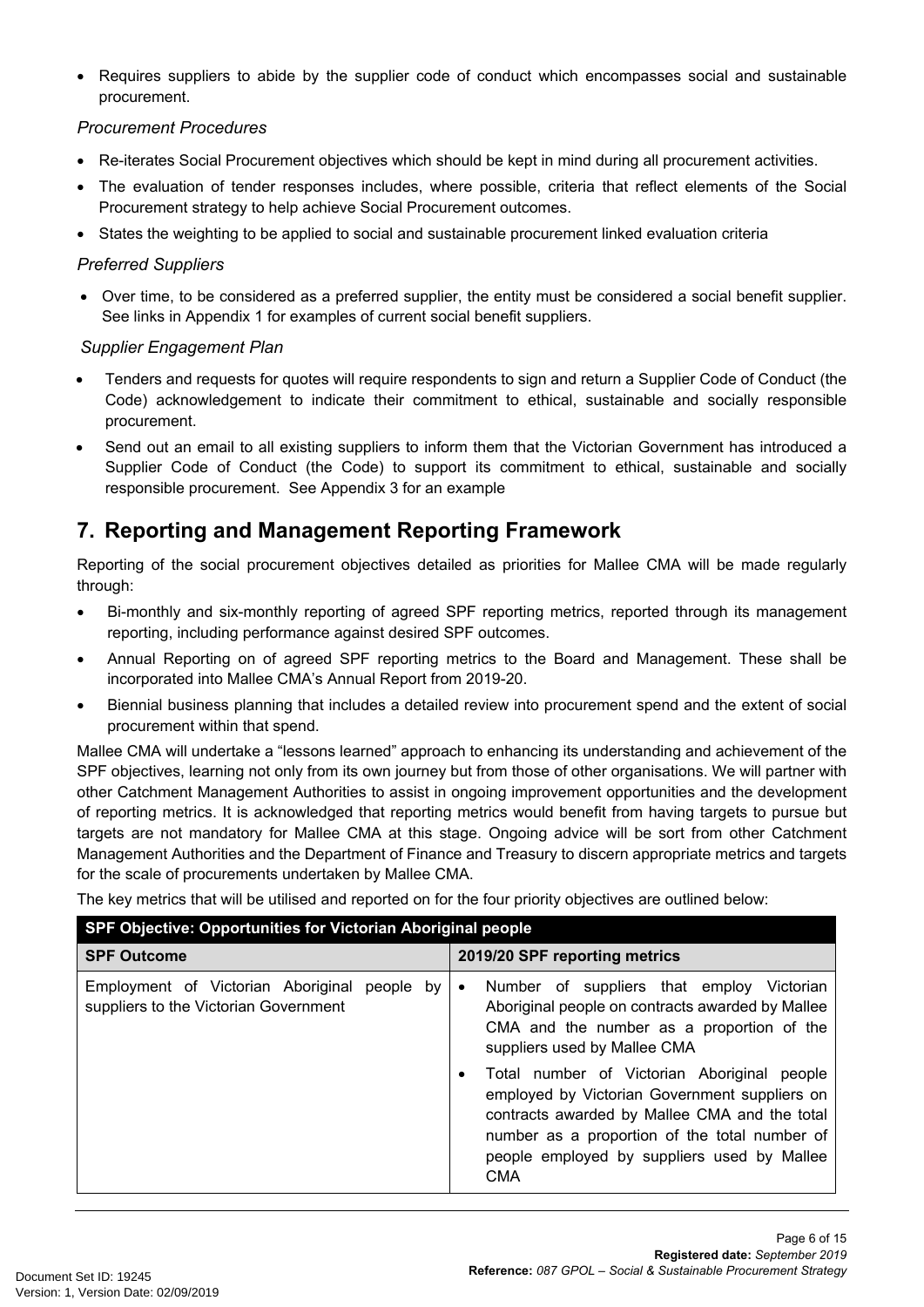| SPF Objective: Opportunities for Victorians with disability                                  |                                                                                                                               |  |
|----------------------------------------------------------------------------------------------|-------------------------------------------------------------------------------------------------------------------------------|--|
| <b>SPF Outcome</b>                                                                           | 2019/20 SPF reporting metrics                                                                                                 |  |
| Employment of Victorians with disability by suppliers<br>to the Victorian Government         | Number of suppliers that employ Victorians with<br>$\bullet$<br>disability on Victorian Government contracts                  |  |
|                                                                                              | Total number of Victorians with disability<br>employed by Victorian Government suppliers on<br>Victorian Government contracts |  |
| Purchasing from Victorian social enterprises and<br><b>Australian Disability Enterprises</b> | Number of Victorian social enterprises and<br>$\bullet$<br><b>Australian Disability Enterprises</b>                           |  |
|                                                                                              | expenditure with Victorian<br>social<br>Total<br>enterprises and Australian Disability Enterprises                            |  |

| <b>SPF Objective: Women's equality and safety</b>                      |                                                                                                        |  |
|------------------------------------------------------------------------|--------------------------------------------------------------------------------------------------------|--|
| <b>SPF Outcome</b>                                                     | 2019/20 SPF reporting metrics                                                                          |  |
| Adoption of family violence leave by Victorian<br>Government suppliers | Number of suppliers to Mallee CMA that have<br>$\bullet$<br>implemented a family violence leave policy |  |
|                                                                        | Proportion of suppliers to Mallee CMA that have<br>implemented a family violence leave policy          |  |
| Gender<br>Victorian<br>Government<br>equality<br>within<br>suppliers   | Number of suppliers to Mallee CMA that have a<br>$\bullet$<br>gender equality policy                   |  |
|                                                                        | Proportion of suppliers to Mallee CMA that have<br>$\bullet$<br>a gender equality policy               |  |

| SPF Objective: Sustainable Victorian social enterprises and Aboriginal business sectors |                                                                                                                         |  |
|-----------------------------------------------------------------------------------------|-------------------------------------------------------------------------------------------------------------------------|--|
| <b>SPF Outcome</b>                                                                      | 2019/20 SPF reporting metrics                                                                                           |  |
| Purchasing from Victorian social enterprises and<br>Aboriginal businesses               | Number of Victorian social enterprises<br>$\bullet$<br>engaged                                                          |  |
|                                                                                         | Number of Victorian Aboriginal businesses<br>٠<br>engaged                                                               |  |
|                                                                                         | Total expenditure with Victorian social<br>٠<br>enterprises                                                             |  |
|                                                                                         | Total expenditure with Victorian Aboriginal<br>٠<br>businesses                                                          |  |
|                                                                                         | The proportion the above represent of<br>$\bullet$<br>businesses engaged by Mallee CMA and the<br>relative expenditure. |  |

Other SPF outcomes will have different metrics but volume-based metrics such as the ones specified above can be readily applied to all SPF outcomes. Other metrics that may be appropriate are:

• the number of suppliers who have established their base carbon footprint and have reduced the volume of emissions released over time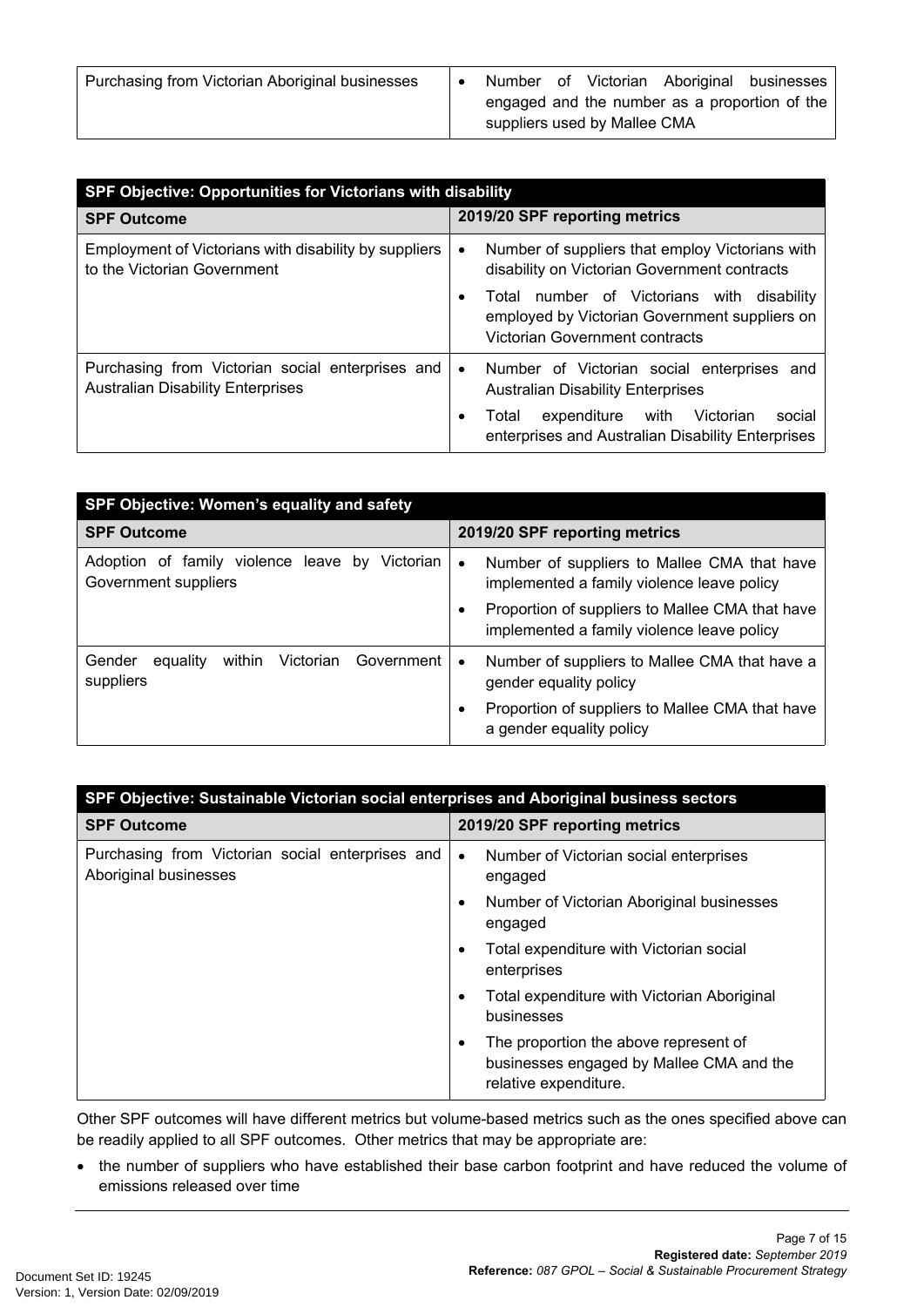- the value of goods purchased that are certified to a desired environmental standard ie paper products that have no bleach in the manufacturing process and are made from sustainable sources
- the number of suppliers certified to ISO 14001
- the number of suppliers with an Environmental Management System that indicates the extent of their environmental awareness
- the percentage of suppliers involved in voluntary industry initiatives to reduce land fill waste
- the number of suppliers that require, as an environmentally sustainable business practice, all drivers to have been trained in efficient driving techniques as a means of reducing fuel use and the associated costs and emissions
- the number of suppliers with zero workplace fatalities
- the number of suppliers that have not been prosecuted for breaches of EPA legislation
- the number of suppliers that have not been prosecuted for breaches of labour protection laws.

There is no definitive list of metrics that may be applied but Mallee CMA staff are encouraged to consider valid indicators for social procurement and how they might be measured and bring these to the attention of management for inclusion in procurement planning sessions.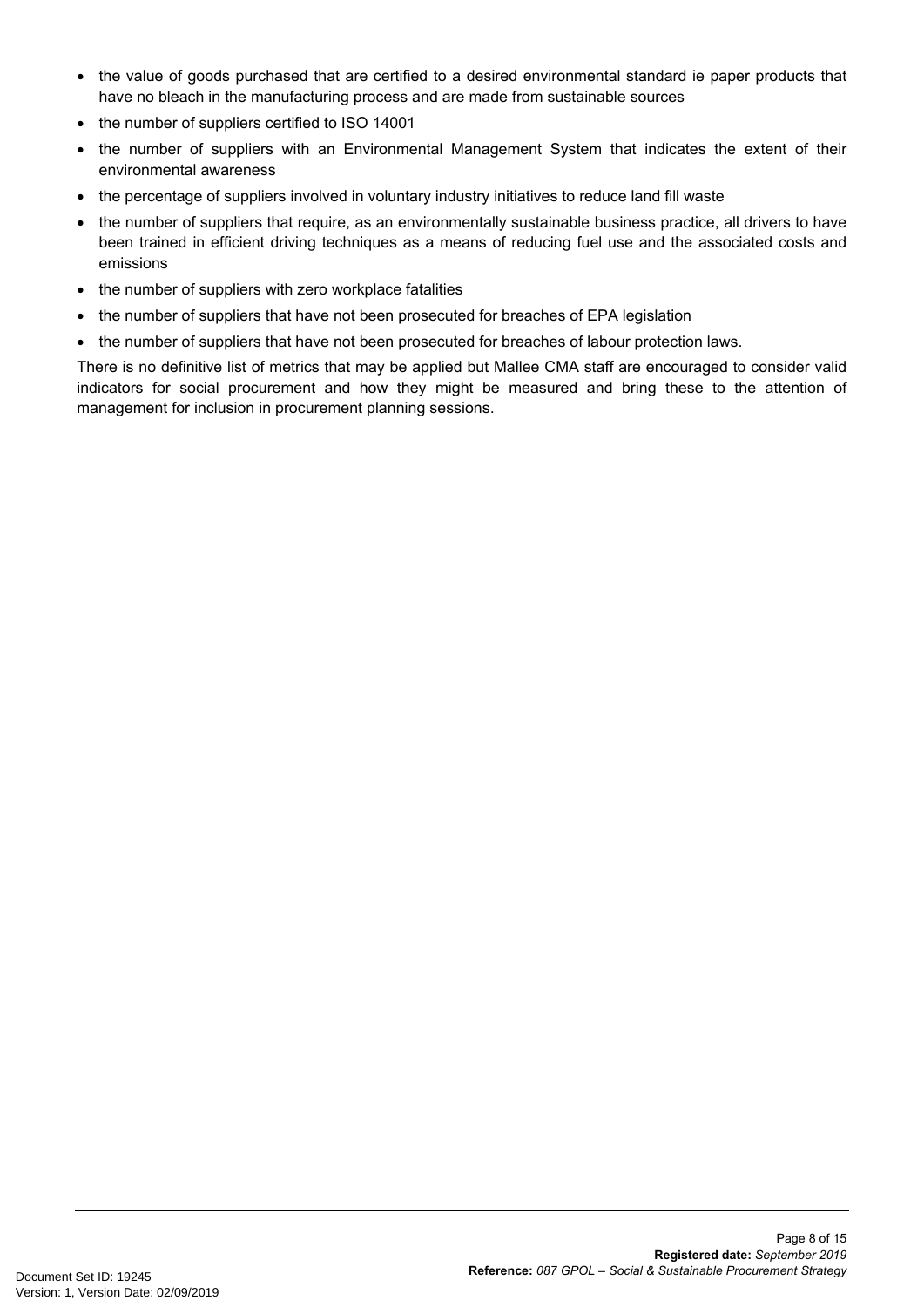# **APPENDIX 1 – FURTHER ASPECTS OF SOCIAL AND SUSTAINABLE PROCUREMENT**

#### **SOCIAL BENEFIT SUPPLIERS**

Social benefit suppliers are organisations which have a social purpose or mission at the core of their operations, they are often owned or managed by disadvantaged groups. For example, Aboriginal and Torres Strait Islander owned businesses can be considered social benefit suppliers.

#### *Social enterprises*

Social enterprises are another example of social benefit suppliers. Social enterprises are organisations led by an economic, social, cultural, or environmental purpose consistent with a public or community benefit, social enterprises reinvest the majority of any profit or surplus into the fulfilment of their purpose.

#### *Resources to understand the social benefit supplier market:*

Visit [Social Traders](http://www.socialtraders.com.au/) to use their 'Connect' service, which links certified social enterprises with procurement opportunities.

[Social Ventures Australia](http://www.socialventures.com.au/) works with social investment, venture philanthropy and the community sector.

Check the interactive map of Australian Disability Enterprises (ADEs) created by [Buyability.](https://buyability.org.au/)

Check the articles and membership list at [Supply Nation](http://www.supplynation.org.au/). They aim to bring together corporate and government organisations with Aboriginal and Torres Strait Islander owned businesses across Australia

#### **ETHICAL PROCUREMENT BEHAVIOUR**

Social and sustainable procurement are not exempt from the application of ethical procurement behaviour that guides government buyers in all aspects of purchasing. Ethical behaviour is linked to maintaining probity and encompasses the concepts of honesty, integrity, diligence, fairness, trust and respect.

Ethical behaviour includes avoiding conflicts of interest, and not making improper use of an individual's position.

Ethical Procurement behaviour is based on the Victorian Government Purchasing Board (VGPB) principles, the Code of Conduct for Victorian Public Sector Employees and the Public Administration Act 2004 that apply to public sector employees and reflect the following:

- **Openness and transparency:** The process for awarding contracts should be open, clear and defensible.
- **Fairness:** Businesses tendering for contracts should be treated fairly.
- **Simplicity:** The implementation process should be as simple as possible to minimise tendering and contracting costs for businesses and government.
- **Opportunity:** The process should not discourage Small to Medium Enterprises (SMEs) and businesses in regional areas from tendering for contracts.
- **Rule of law:** The basis of the Government's ethical employment standard is compliance with applicable industrial instruments and legislation.
- **Current factual information:** The assessment of whether a business satisfies the ethical employment standard should be based on the most up-to-date information available

#### **IMPLEMENTING SOCIAL PROCUREMENT**

When first seeking to implement social procurement, it is important to devise a strategy to prioritise issues and put them in a manageable perspective, as follows:

#### *Review existing supplier market*

Build an accurate picture of existing suppliers and their subcontractors.

Focus first upon your strategic suppliers but remember it can sometimes be a non-strategic supplier that has the greatest potential to incorporate social benefits through procurement.

Analysis of the supplier market could reveal opportunities to procure specific social benefits as part of the objectives of a specific procurement. A weighted evaluative preference could be assigned to social benefits, and tenderers invited to address related criteria within their tender responses for evaluation. This may result in purchasing goods or services that provide superior social benefits.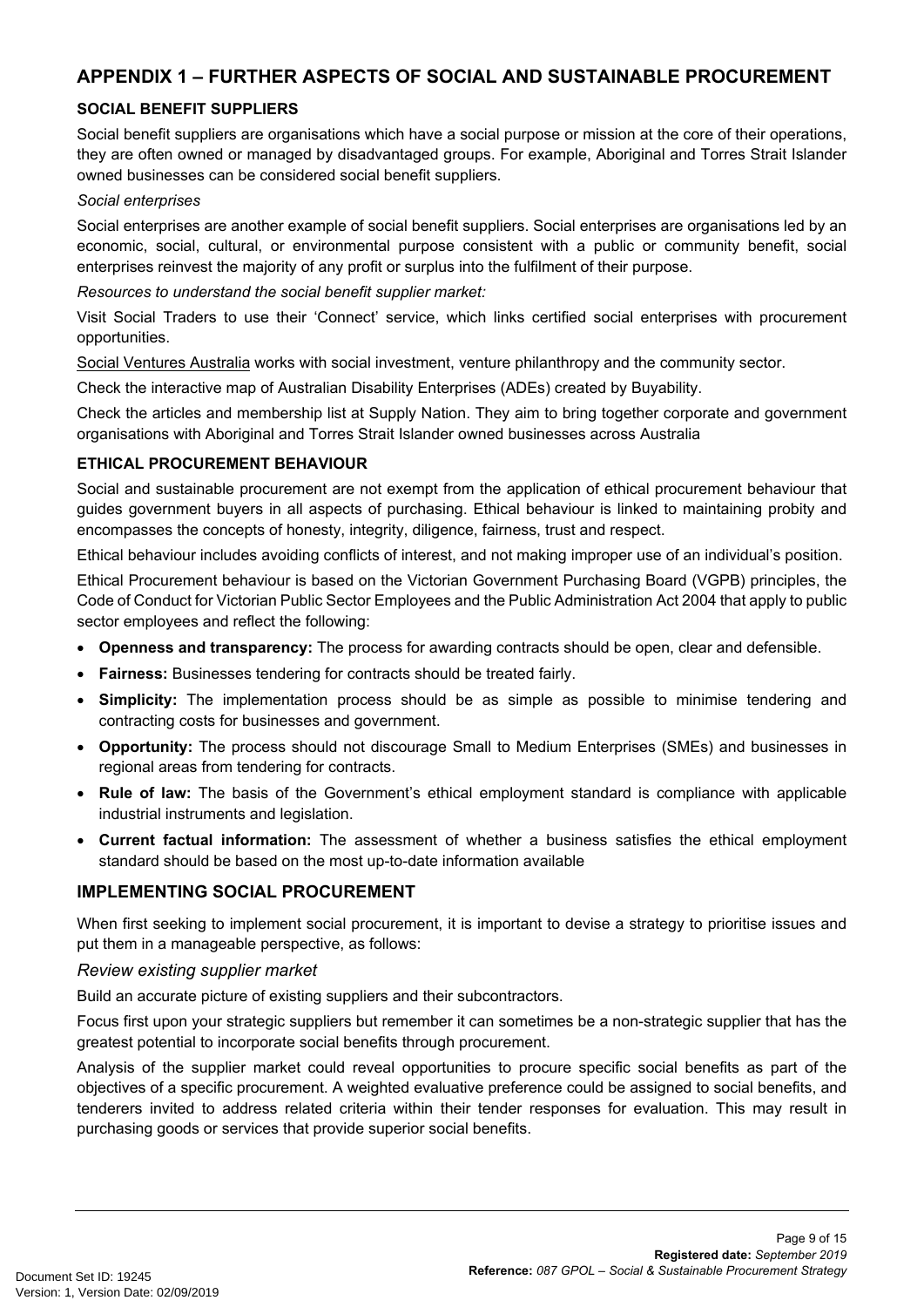### *Identify opportunities*

There may be existing knowledge of current or potential suppliers who provide strong social benefits. Potentially send questionnaires directly to suppliers asking for details of their ability to supply social benefits through their supply chain.

You may already be contacting your suppliers on health and safety or environmental issues, so widening your enquiry to cover ethical or social issues may not in practice be as large as step as it first appears.

#### *Consult with others*

It may be useful to consult others buying in the same area, with a view to pooling information. Consultation with local and international experts may also be helpful at this stage, as well as with other organisations to implement solutions.

#### *Get senior management buy-in*

There is increasing pressure on businesses to demonstrate good ethical business practice and many organisations are actively seeking to address these concerns. If you have identified opportunities from your supplier reviews as above, these can be highlighted to senior managers, together with recommendations for action.

#### *Other practical actions*

Social procurement is not so much a different procurement approach but rather the incorporation of specific social benefits into either the objectives of the overall procurement project, or incorporating a meaningful evaluation of social benefits into the evaluation of tender offers.

If specific social procurement objectives (such as increased employment and training for specific groups) are desired, these need to be either set as mandatory requirements, or set as preferences against which responses can be systematically graded and weighted within the procurement decision-making process.

Mandatory requirements will restrict supply to those providers that can meet those minimum requirements, so it is important that all implications are carefully assessed during the setting of the procurement strategy. Procurements involving social procurement objectives still need to demonstrate that overall value for money for the purchasing organisation has been achieved.

### **HOW SOCIAL PROCUREMENT CAN ADD SOCIAL VALUE TO PROCUREMENTS**

#### *Small purchases*

Low value, low risk purchases are a good way to add social value when buying transactional goods or services like catering or printing. These smaller purchases will often suit buying directly from local social benefit suppliers. They play an important role in promoting social procurement practice within government agencies, help social benefit suppliers remain viable; prove their capacity as suppliers and raise their ability to 'scale up' as they gain more regular access to government jobs. The process can be augmented with the use of Purchasing Cards. It is important to identify the social benefit suppliers in your region and what they can provide.

#### *Significant procurements*

The following practices can add social value to a significant procurement project. It is important to plan early and carefully.

- **Set-asides** A set aside is a practice whereby a specific procurement initiative or portion of a procurement spend is 'quarantined' and offered, in the first instance, to a particular grouping or type of business, such as social enterprises. Set-asides must still involve a competitive process.
- **Social clauses** You can include social benefit requirements as clauses in tender and contract documents. For example, a clause might require indigenous trainees to be engaged on a project.
- **Breaking down large procurements** Sometimes it is possible to break down larger procurements into smaller components, this might be done by region or by function. Breaking down a contract may make it possible for social benefit suppliers and small businesses to bid for government work, increasing supplier diversity.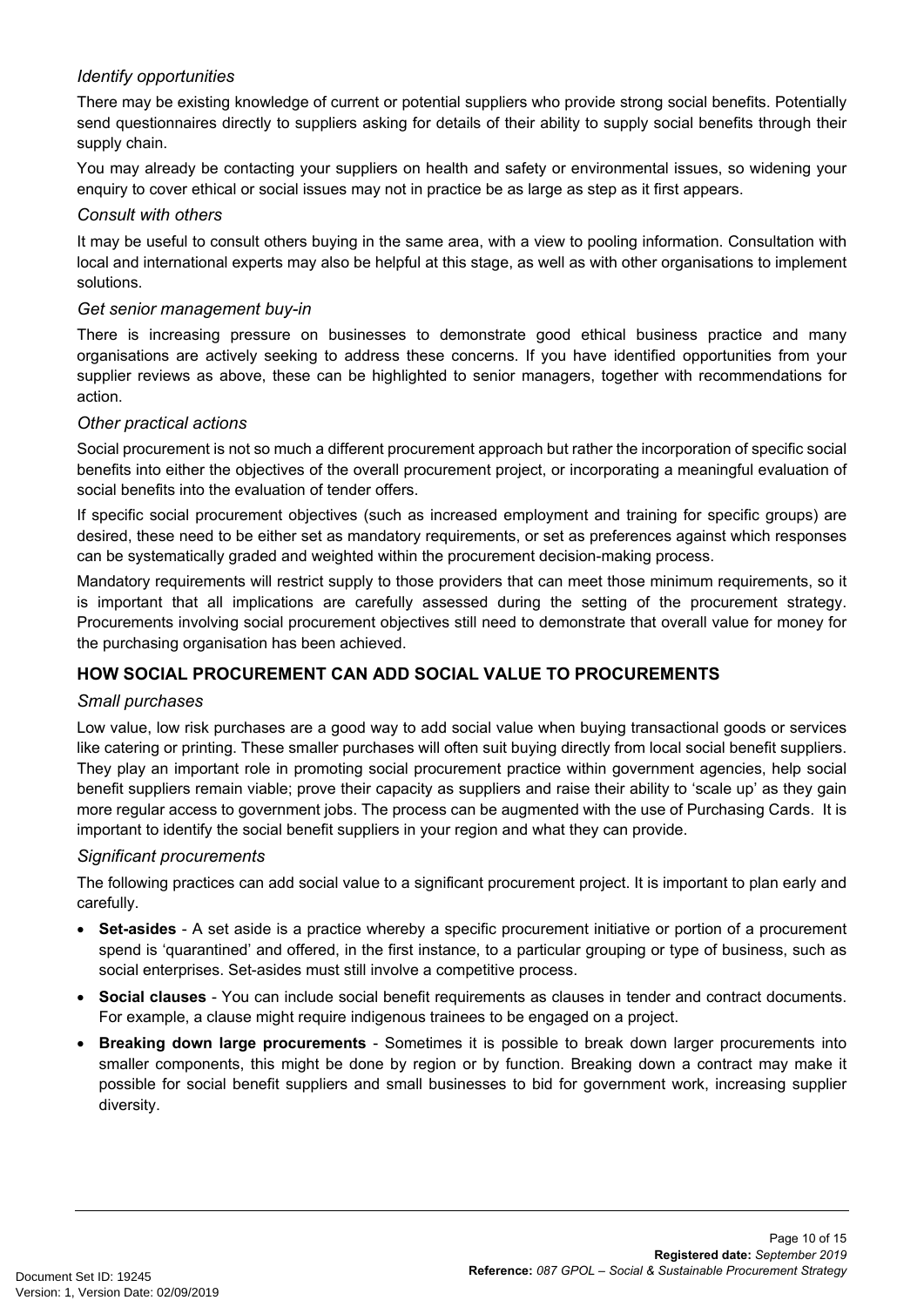The following table outlines additional ways in which social procurement can help Mallee CMA achieve important social value objectives:

|  |  |  |  | <b>Table One - Social Value Objectives</b> |
|--|--|--|--|--------------------------------------------|
|--|--|--|--|--------------------------------------------|

| Social value objective                                                                | How these objectives can be achieved through social<br>procurement                                                                                                                                                                                                                                                                                       |
|---------------------------------------------------------------------------------------|----------------------------------------------------------------------------------------------------------------------------------------------------------------------------------------------------------------------------------------------------------------------------------------------------------------------------------------------------------|
| Employment and Training for people currently<br>excluded from the workforce           | Building into the contract opportunities for employment for<br>people who have been excluded from the workforce                                                                                                                                                                                                                                          |
| Social Inclusion                                                                      | Building into contracts consideration about how suppliers<br>could respond to reducing social exclusion in place or amongst<br>particular populations by addressing:<br>poverty and low income<br>lack of access to the job market<br>limited social supports and networks<br>lack of opportunities in local neighbourhoods<br>exclusion from services   |
| Diversity and Equality                                                                | Ensuring that 'minority' businesses have fair and equal access<br>to purchasing and procurement opportunities e.g. indigenous<br>businesses. Building a diverse supplier base that reflects the<br>diversity of the community. Ensuring that small businesses<br>and social benefit suppliers have fair and equal access to<br>procurement opportunities |
| Use of Local Suppliers                                                                | Wherever possible, be aware of opportunities to support<br>participation from the local community and SMEs, while<br>maintaining opportunities for global sourcing                                                                                                                                                                                       |
| Social and Service<br>Innovation                                                      | Procurement can support social innovation and market<br>creation through consideration of how procurement can open<br>new markets and suppliers have the opportunity to test and<br>develop and scale innovations in a market environment                                                                                                                |
| <b>Fair Trade</b>                                                                     | Sourcing internationally-traded commodities from producers<br>and manufacturers that adhere to fair trade practices can<br>generate social benefits for disadvantaged communities,<br>internationally, and can be seen as an ethical purchasing<br>choice                                                                                                |
| Environmentally sustainable outputs                                                   | Project-specific<br>sustainable<br>requirements<br>to<br>use<br>$\bullet$<br>resources and to manage waste and pollution.<br>Use of recycled content in construction<br>$\bullet$                                                                                                                                                                        |
| Environmentally sustainable business<br>practices                                     | Adoption of sustainable business practices by suppliers to the<br>Victorian Government                                                                                                                                                                                                                                                                   |
| Implementation of the Victorian Government<br><b>Climate Change Policy objectives</b> | Project-specific requirements to minimize greenhouse gas<br>$\bullet$<br>emissions                                                                                                                                                                                                                                                                       |
|                                                                                       | Procurement of outputs that are resilient against the<br>٠<br>impacts of climate change                                                                                                                                                                                                                                                                  |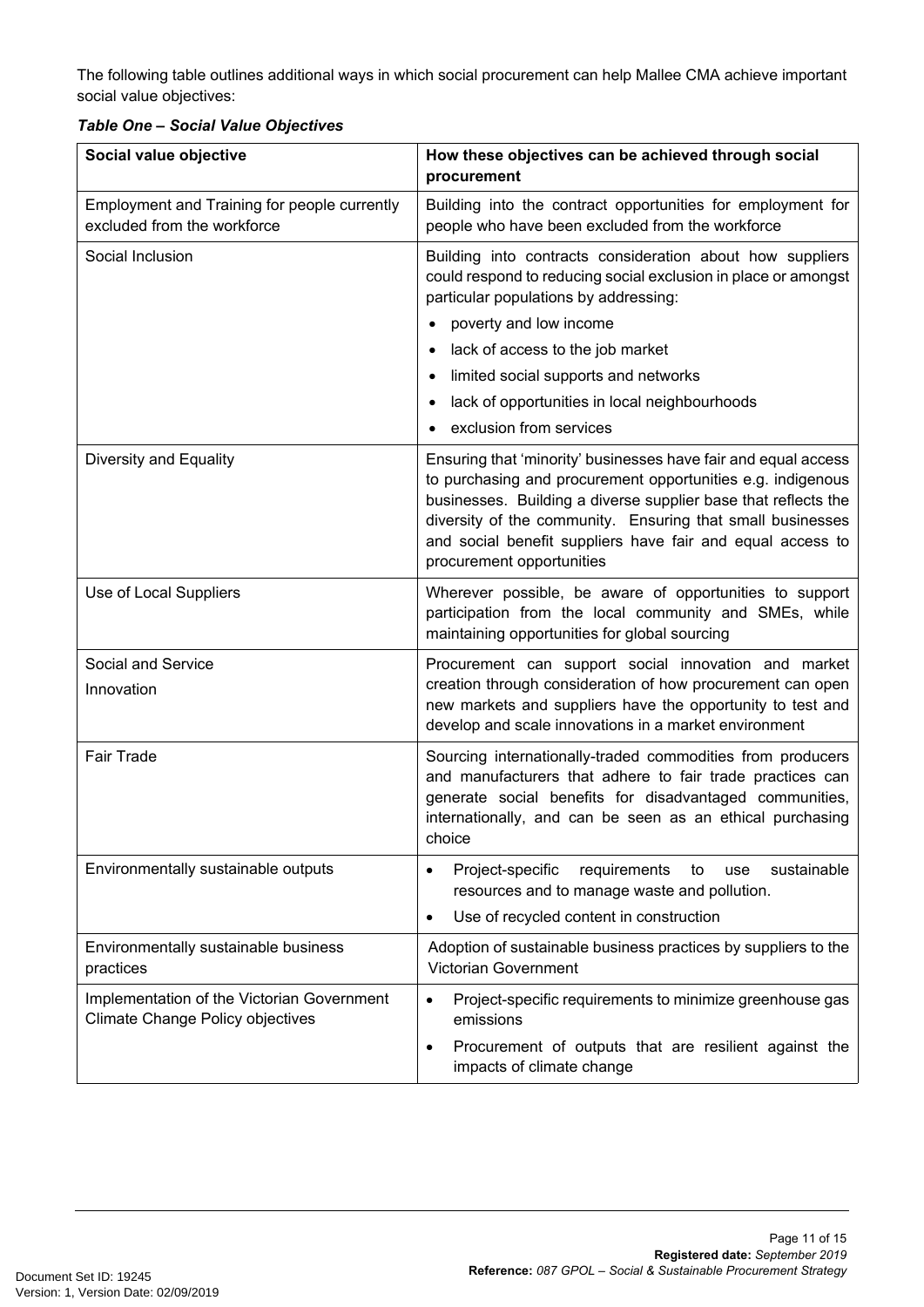# **APPENDIX 2 – SOCIAL PROCUREMENT SELF-ASSESSMENT AND CAPABILITY DEVELOPMENT PLAN**

Scores are applied on the basis that 0 means Mallee CMA is non-compliant and 5 means already fully compliant with the requirement listed.

| <b>Requirement</b> |                                                                                                                                                                                                                                         | <b>Assessment</b> | <b>Actions required</b>                                                                                                                                                                                                                                                                                                               |
|--------------------|-----------------------------------------------------------------------------------------------------------------------------------------------------------------------------------------------------------------------------------------|-------------------|---------------------------------------------------------------------------------------------------------------------------------------------------------------------------------------------------------------------------------------------------------------------------------------------------------------------------------------|
|                    |                                                                                                                                                                                                                                         | (Score 0-5)       |                                                                                                                                                                                                                                                                                                                                       |
|                    | 1. Our Strategy covers all core SPF components                                                                                                                                                                                          | $\overline{2}$    | Review<br>Social<br>Procurement<br>Strategy annually                                                                                                                                                                                                                                                                                  |
| 2.                 | Our governance framework / accountability<br>mechanisms promote compliance with SPF<br>requirements                                                                                                                                     | 3                 | Update the following documents<br>to embed the social procurement<br>process:<br><b>Procurement Procedure</b><br>$\bullet$<br><b>Procurement Policy</b><br>$\bullet$                                                                                                                                                                  |
| 3.                 | Procurement spend is actively monitored to<br>ensure that value-for-money outcomes are<br>achieved, considering:<br>the total benefits and costs over the life of the                                                                   | 2                 | Develop a social procurement<br>analysis report                                                                                                                                                                                                                                                                                       |
|                    | goods, services or construction<br>being<br>procured;<br>environmental, social and economic factors;                                                                                                                                    |                   |                                                                                                                                                                                                                                                                                                                                       |
|                    | and<br>any risk related to the procurement.<br>analysis<br>can accommodate<br>Spend<br>social<br>procurement commitments                                                                                                                |                   |                                                                                                                                                                                                                                                                                                                                       |
| 4.                 | Senior management view social procurement as a<br>strategic priority and set the tone from the top                                                                                                                                      | $\overline{2}$    | Information sessions to discuss<br>social procurement and the<br>changes to procurement process<br>to increase knowledge                                                                                                                                                                                                              |
| 5.                 | Roles and responsibilities in respect of social<br>procurement are clearly communicated and<br>supervised by senior management                                                                                                          | $\mathbf{1}$      | Changes<br>to<br>procurement<br>procedure in relation to the social<br>frame<br>procurement<br>work<br>communicated to employees to<br>ensure they are understood and<br>adhered to                                                                                                                                                   |
| 6.                 | Individuals with social procurement related roles<br>and responsibilities have sufficient knowledge,<br>skills and experience to identify and pursue<br>opportunities to deliver social and sustainable<br>outcomes through procurement | 3                 | Procurement team to attend<br>information/discussion sessions<br>or webinars when available                                                                                                                                                                                                                                           |
| 7.                 | Recruitment,<br>professional<br>training<br>and<br>development activities in relation to procurement<br>integrate social procurement knowledge, skills<br>and experience                                                                | $\mathbf{1}$      | Development<br>оf<br>information<br>sheets for staff/buyers for a<br>better understanding of the<br>social procurement frame work<br>requirements<br>Staff information sessions to<br>discuss social procurement and<br>changes to the procurement<br>process to up skill in this area.<br>Incorporate into the induction<br>process. |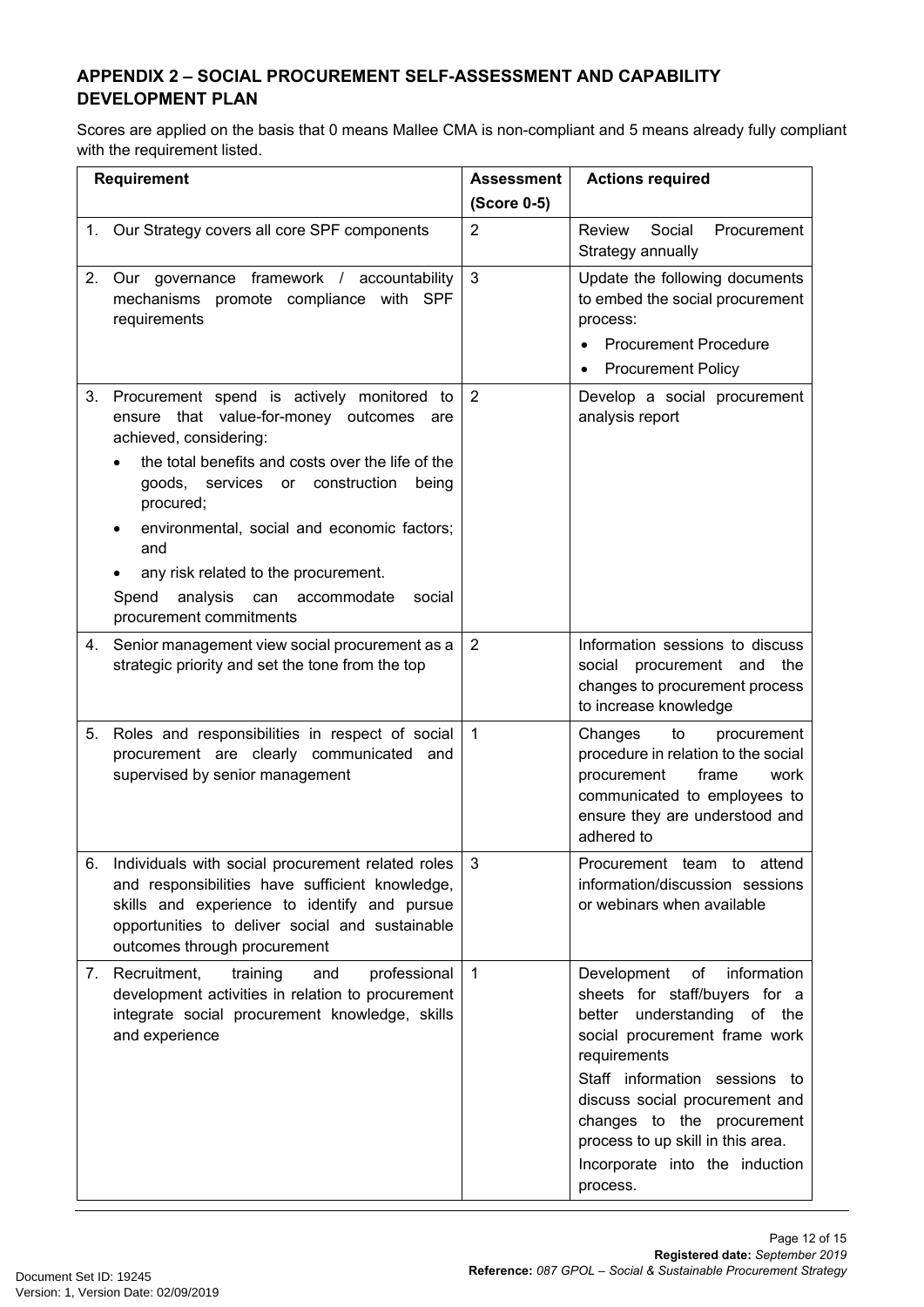| 8. | Social procurement is embedded throughout the<br>procurement process (e.g. in procurement-related<br>systems, policies and processes for planning,<br>sourcing and contract management)                                            | 2 | Update the following documents<br>to embed the social procurement<br>process:<br><b>Procurement Procedure</b><br><b>Procurement Policy</b><br><b>Complexity Assessment</b><br>Request for Goods<br>and<br>Services<br>Invitation to Supply - Tender<br>Invitation to Supply - The<br>Offer<br><b>Information for Buyers</b><br>- what is social procurement<br><b>Travel Policy</b> |
|----|------------------------------------------------------------------------------------------------------------------------------------------------------------------------------------------------------------------------------------|---|-------------------------------------------------------------------------------------------------------------------------------------------------------------------------------------------------------------------------------------------------------------------------------------------------------------------------------------------------------------------------------------|
| 9. | Supplier and stakeholder relations are managed<br>on an ongoing basis to promote compliance with<br>contractual obligations. Management of supplier<br>and stakeholder relations can accommodate<br>social procurement commitments | 1 | Service provider reviews and<br>final evaluations to incorporate<br>social procurement outcomes                                                                                                                                                                                                                                                                                     |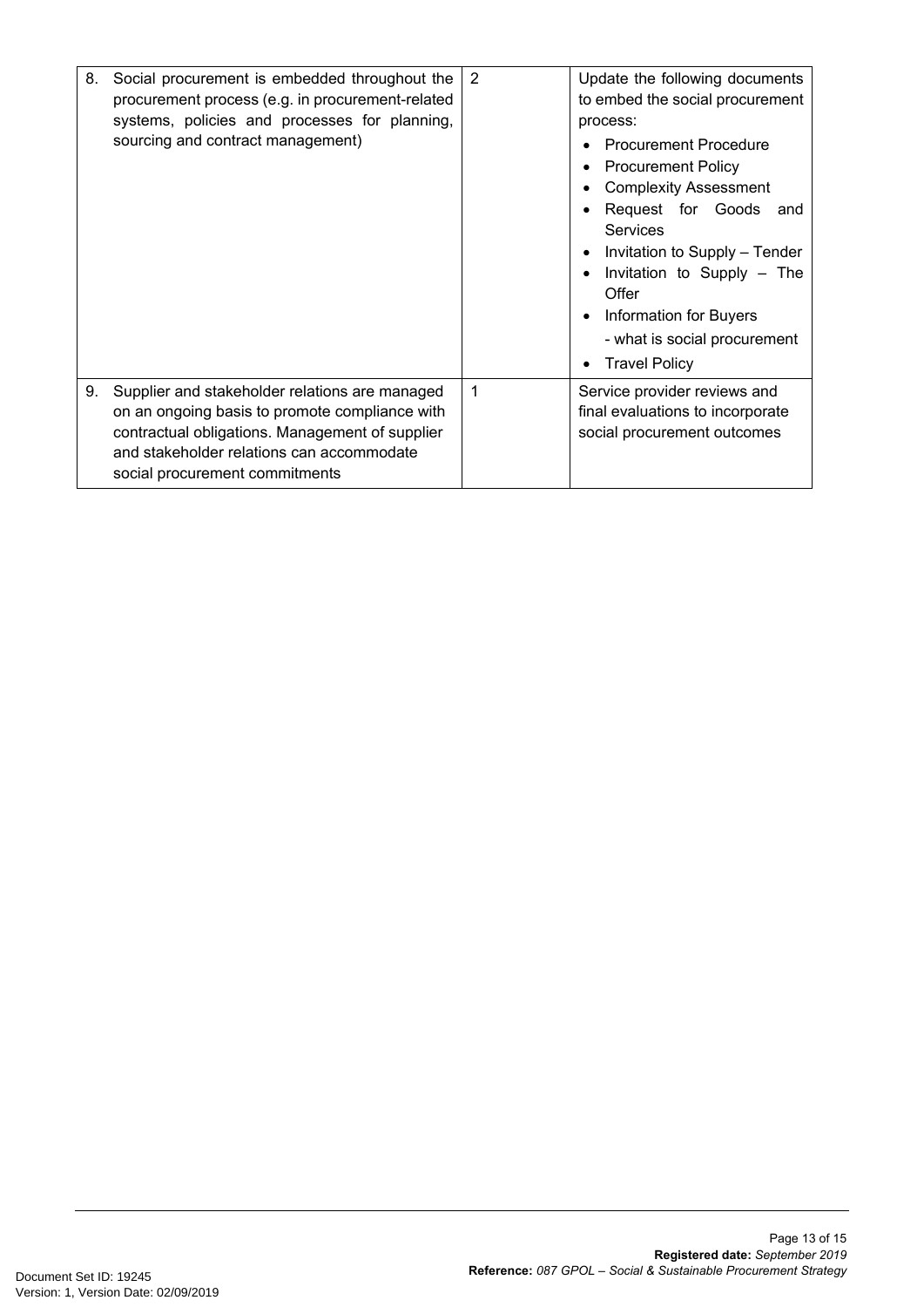# **APPENDIX 3 – SUPPLIER CODE OF CONDUCT**

Name

**Title** 

Street Address 1

Street Address 2

SUBURB STATE POSTCODE

Dear [Name]

#### **INTRODUCTION OF THE VICTORIAN GOVERNMENT'S SUPPLIER CODE OF CONDUCT**

As a Victorian State Government (**the State**) supplier, this letter is to inform you that the State has introduced a Supplier Code of Conduct (**the Code**) to support its commitment to ethical, sustainable and socially responsible procurement.

The State views its suppliers as partners and cares about the way suppliers do business when providing goods or services, including construction works and services, to or on behalf of the State. The State is continuously striving to improve the standard of its business practices and intends to work with suppliers to ensure they are able to meet, and exceed, the minimum expectations of the Code.

The State expects all existing and new suppliers to commit to the Code. The Code does not supersede or alter the supplier's regulatory and contractual obligations. Accordingly, suppliers are encouraged to review their existing contracts, agreements and purchase orders as they may contain additional obligations or higher standards than those set out in the Code.

The State expects suppliers to communicate the Code to their related entities, suppliers and subcontractors who support them in supplying goods and services, or construction works and services to the State, so they are aware of, understand and comply with the Code.

As a supplier to the State, you are advised to review the attached Code and ensure that relevant areas of your business and supply chain meet these standards. You are encouraged to raise any concerns or seek clarification with your relevant contract manager.

We look forward to your support in applying the Code.

Yours sincerely